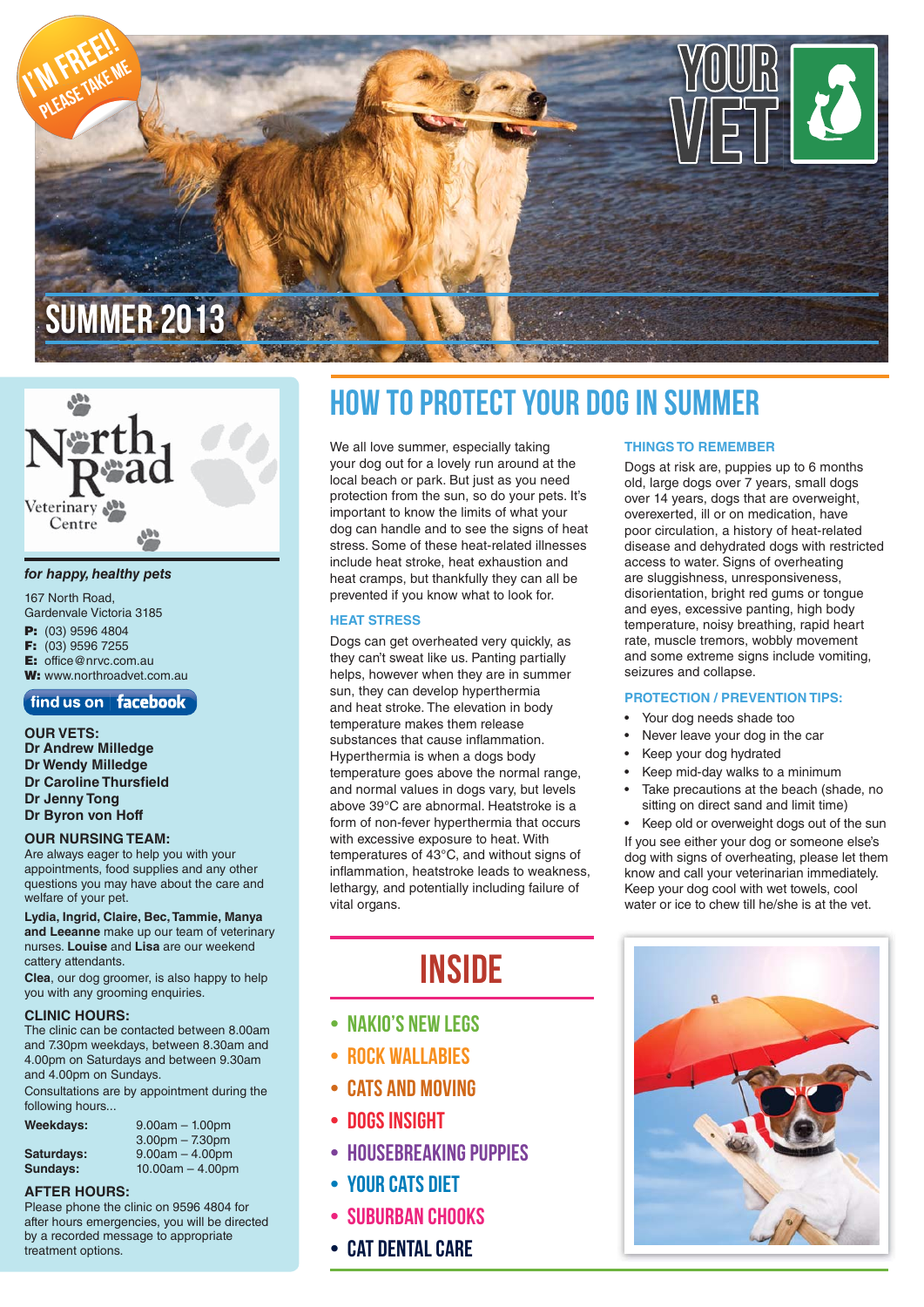### Naki'o and his new legs for life





On a cold Winter morning, rescuers from an animal centre found Naki'o, a mix-breed pup malnourished in a puddle with all four paws and the tip of his nose and tail frozen. He was rushed off for medical treatment, but the damage was so severe from the frostbite that he was left lame and unable to play, or even walk. This severely lowered the chances of him ever finding a new owner and home.

But hope came in the form of a Veterinarian Assistant named Christie Pace. Without hesitation, she adopted him at 8 weeks old and began her quest to give him a new life. Christie says "When he was a tiny pup he actually was able to get around pretty well because he was so light weight (only 4lbs!)

As he grew, he became heavier and his bones changed. This is when she started seeing significant changes and could see that he couldn't get around on harder surfaces like concrete so he couldn't go on walks down the street. He preferred playing on his belly and became three legged as one back leg was much shorter and missing more tissue than the others.

Christie raised funds for the rear back leg that was shorter at the vet clinic she worked at. After going to OrthoPets for a consultation she found out that Naki'o really needed all four prosthetics to be able to live a happy and comfortable quality life. OrthoPets was so kind to donate Nakio's other 3 legs!"

We asked Christie, what has been the most rewarding part of your whole journey with Naki'o? She replied "The most rewarding part of my journey with Naki'o is the bond we've created and seeing how facing obstacles together has changed both our lives. He is my best friend and he's given me a bigger purpose in life to help other animals with disabilities."

We also asked Christie, when owners are making the decision to adopt a special needs dog, what advice would you give them? She said "You will face ups and downs when dealing with a special needs dog but never give up, there are resources out there. I always say if there's a will there's a way and disabled dogs truly can do the impossible."

Christie has founded Nakio's Underdog Rescue, to allow other beautiful creatures get the help they need. You can visit Nakio's Underdog Rescue here: **www.nakiosunderdogrescue.org**

Prosthetic products for animals are available in Australia, but please note that all products are custom made and require measurement, casting and fitting by a veterinarian and/ or physiotherapist. If you have any further questions please contact your local veterinarian for more information.

# Rock Wallabies – Need to knows

Australia has sixteen different species of Rock Wallaby, but these beautiful marsupial acrobats are threatened and have disappeared from a lot of their original ranges. WWF Australia has classified the Rock Wallaby as an endangered species, which means that they are facing a very high risk of extinction in the wild.

#### **THREATS TO ROCK WALLABIES**

Historically, the fur trade caused a massive decline in many species of Rock Wallaby, and the clearing of native vegetation and weeds changed fire patterns which has deprived them of habitats. Foxes and cats have taken their toll also. Now Rock Wallabies compete with livestock and goats for food, which forces them to other ranges. In New South Wales, a species of Yellow-Footed Rock Wallaby are facing a serious threat of extinction.

Rock Wallabies aren't found anywhere else on earth, so Australians are their natural guardians and need to protect them. But things are being done, and you can do your bit too. Visit www.wwf.org.au to find out how you can help.

#### **ACROSS**

- **2.** What sort of gas does discarded fruit and vegetables cause in landfills?
- **4.** What is a form of non-fever hyperthermia?
- **6.** What sort of legs has Naki'o been given?
- **7.** Nakio's Underdog Rescue is a charity for animals with \_\_\_\_\_\_\_\_\_\_\_\_.
- **8.** What is the condition that makes a dogs body temperature goes above the normal range?

#### **DOWN**

- **1.** A dogs \_\_\_\_\_\_\_\_\_ patterns could give an early warning sign that their owner's health is deteriorating.
- **3.** What are attached to dogs to study their behaviour?
- **5.** What can chicken droppings be used as?

Each of the words can be found in this issue of"Your vet". Answers are shown on bottom of the back page.

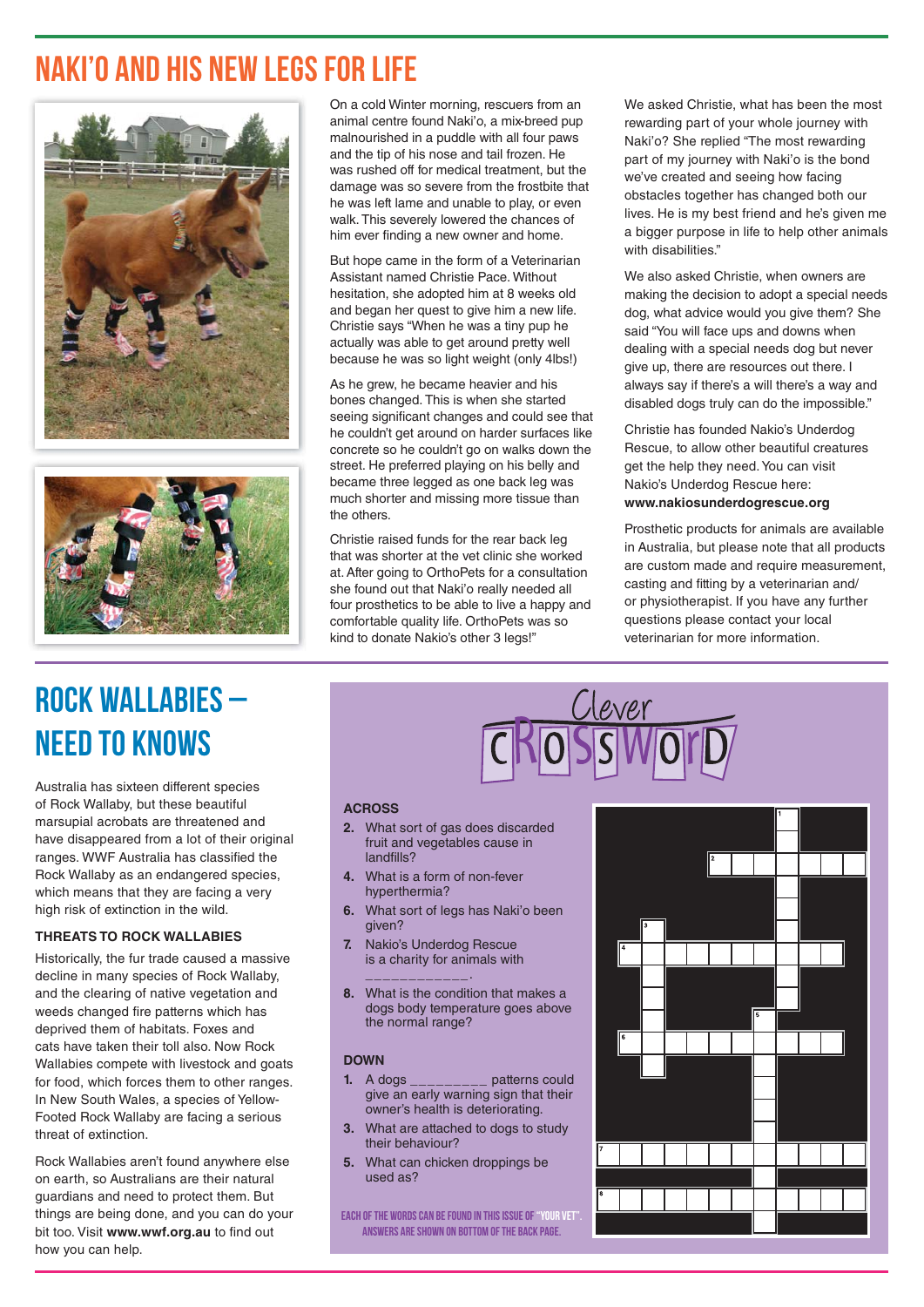### CATS AND MOVING HOME



If you're planning a move, you should definitely take time to think of how this will affect your cat. They're territorial creatures, and can find moving a very stressful experience. But there are a few things you can do to make sure puss has an easy transition.

#### **THE JOURNEY**

Firstly, you will need to make your cat as comfortable as possible while travelling to your new location. It's recommended that you ask your local vet to inform you more about what is a suitable amount of distance to do this yourself, as you may need to have the cat transported properly by professionals if the distance is too long. To help the cat be as comfortable as possible during travelling, you will need to get a suitable cat carrier, and fill it with familiar smelling blankets, favourite toys and a little treat food. Most cats hate travelling so they will often be on edge and meowing a lot, so keep them calm by talking to them along the way. And don't be surprised if they leave you a little treat to clean up after too!

#### **THE NEW PLACE**

When you get to your new address, make sure the place closed up tight, as cats will find any kind of exit, even fireplaces and high windows. Try and keep quiet, once you let them free as they will be scared of any unfamiliar noises, and wanting to be stereotypically "curious" of every nook and cranny. Prepare ONE room for your cat with some food and water, this gives them a good beginning territory. Put a familiar bed in there too with toys and litter as they won't be going outside for at least a week. Depending on your situation and the age of the cat you may need more or less time inside, but definitely ask your vet for their professional opinion.

While inside, you can encourage your cat to explore the rest of the house comfortably but putting a little bit of dry food in the corners of some rooms. But they may need more time inside if they're not relaxing. Your cat will beg to go outside, but don't give in as they might try and go back to your old location, or get lost, fall or come across an aggressive cat, so definitely stick to your guns.

A good tip is to get to know your new neighbours and their animals. And when you do decide to let them out, do it in the morning and monitor them as much as possible. Good luck!

## Dogs behaviour could give an insight

Dogs and their owners have a very strong emotional and social mutual bond. But could dogs behaviour patterns give an early warning sign that their owner's health is deteriorating, or they are struggling to cope?

Researchers have recently performed a study into the behaviour patterns of dogs, by attaching movement sensors and monitoring them while indoors and out. These sensors give back numbers that show when sitting, digging, barking and other basic dog behaviours. By mapping out the normal movements and behaviours of healthy dogs, they now have a benchmark to study how they then vary from their normal behaviour.

These changes could then be linked to changes in their owner's health or wellbeing, which could be useful if applied to owners with special needs or are elderly. Possibly allowing people to live independently of help for longer, and have a helping hand if in need. The study was held initially with collars and cameras to record the dog's patterns, but now the collars work on their own. Researcher's analysed data that included the chewing, drinking, barking, laying, sniffing and shivering which was repeated across many different breeds.

The data is still in its early stages, but already has found that dog's normal patterns reflect their owner's normal patterns. So if a dog starts acting a lot differently than its normal pattern, it could be because their owner has stopped feeding them regularly, or their mood has changed rapidly. For example, some early warning signs of Alzheimer's are confusion and difficulty completing everyday tasks, so rapid mood swings in owners that are being reflected in their dog's behaviour, could be picked up even if the owner doesn't know it.

The more breeds that get studied, the more accurate the predictions could be. In Australia 36% of households own a dog. That's over three million in total. This new technology means that eventually man's best friend could be not just our friend, but our saviour.



### Housebreaking puppies

There aren't many cuter things in the world than puppies, but housebreaking them can often be filled with nerves and stress for you and your puppy. It doesn't have to be that way though, and in fact you have a helping hand because when puppies are first born, their mother cleans their den, keeping no scent of faeces or urine where they eat and sleep. They learn from mother to use outdoors once old enough, but they are conditioned to keep a clean den if they have a mother present as a puppy.

So, from the age or two or four months, most pick up the concept of housebreaking and crate training quite easily since it's been trained into them by their mother. Plus they have an extremely quick and efficient

digestive tract, so five to thirty minutes after a puppy eats, they'll defecate. Which means in a sense, you can run your eating schedule like clockwork, being careful to maintain regular outdoor trips.

In the early stages, you will need to provide a place for puppy that seems and smells familiar for them to relieve themselves. They will often go in the same exact spot as the scent acts like a trigger, but don't lurk and act nervous around them when they're trying to go, as they will pick up on this and be nervous themselves. Using a high squeaky tone to encourage them and saying "go potty" is actually a distraction so try and avoid talking to them when they are attempting to go.

Every morning you should bring your puppy outside to generally the same area, as it's important to remain consistent with the training process. This is so puppy gets into the habit, and begins to expect it in the morning. Once they have relieved themselves it's important to reward them for it, nothing too big, just a simple and quiet approval or treat to let them know they did something good.

On the flip side, don't punish your puppy for a mistake, or make them feel negative about bodily functions either. Keep calm and remove them from the place they had the accident, and move them to the correct place to go. Putting in a little extra work when they're a puppy, ensures they will keep good habits for their whole lives.